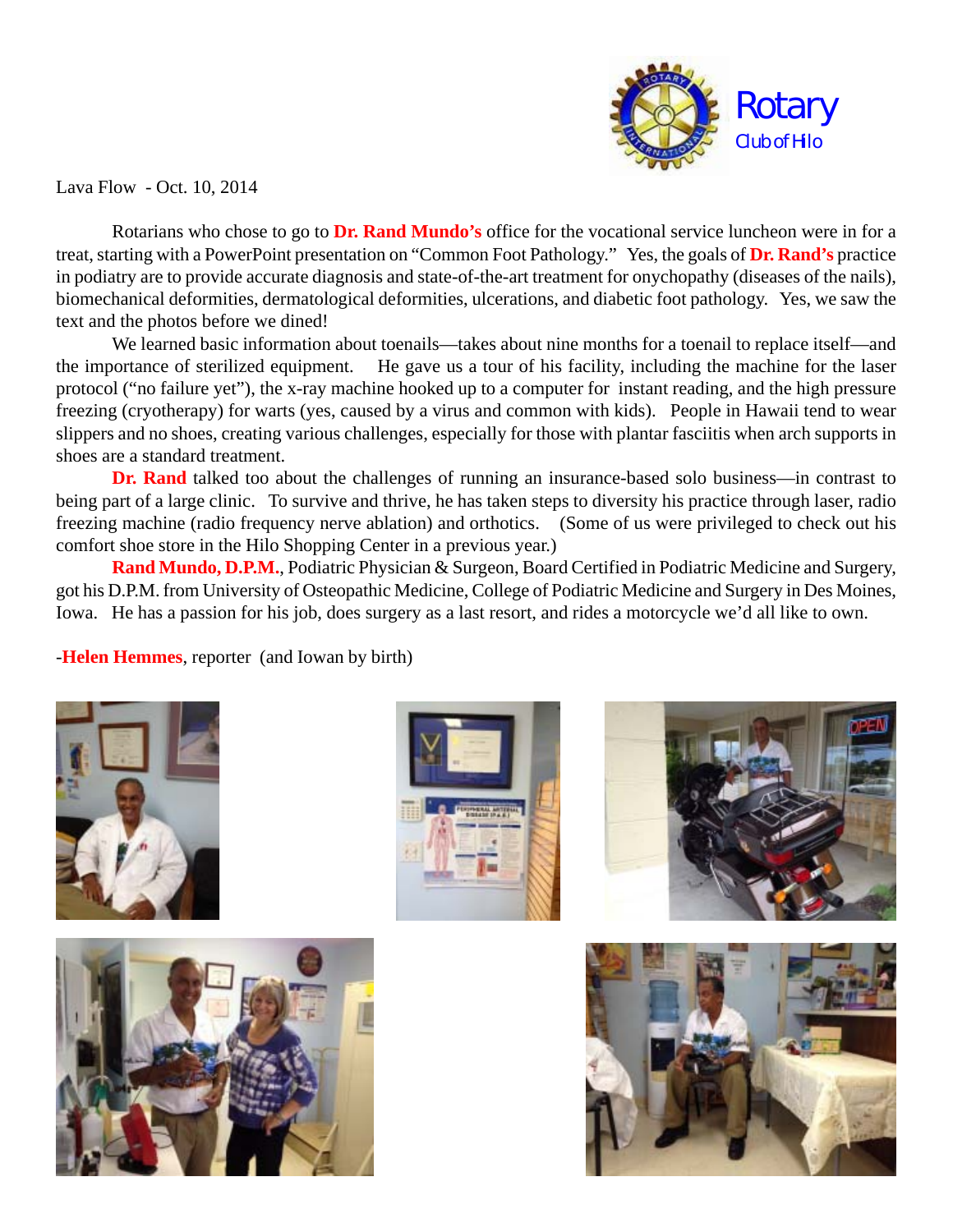

## *Rotary Club of Hilo*





Body Preparation Room Buddhist Altar





**Crematory** 



Embalming Machine Casket Urns



Casket







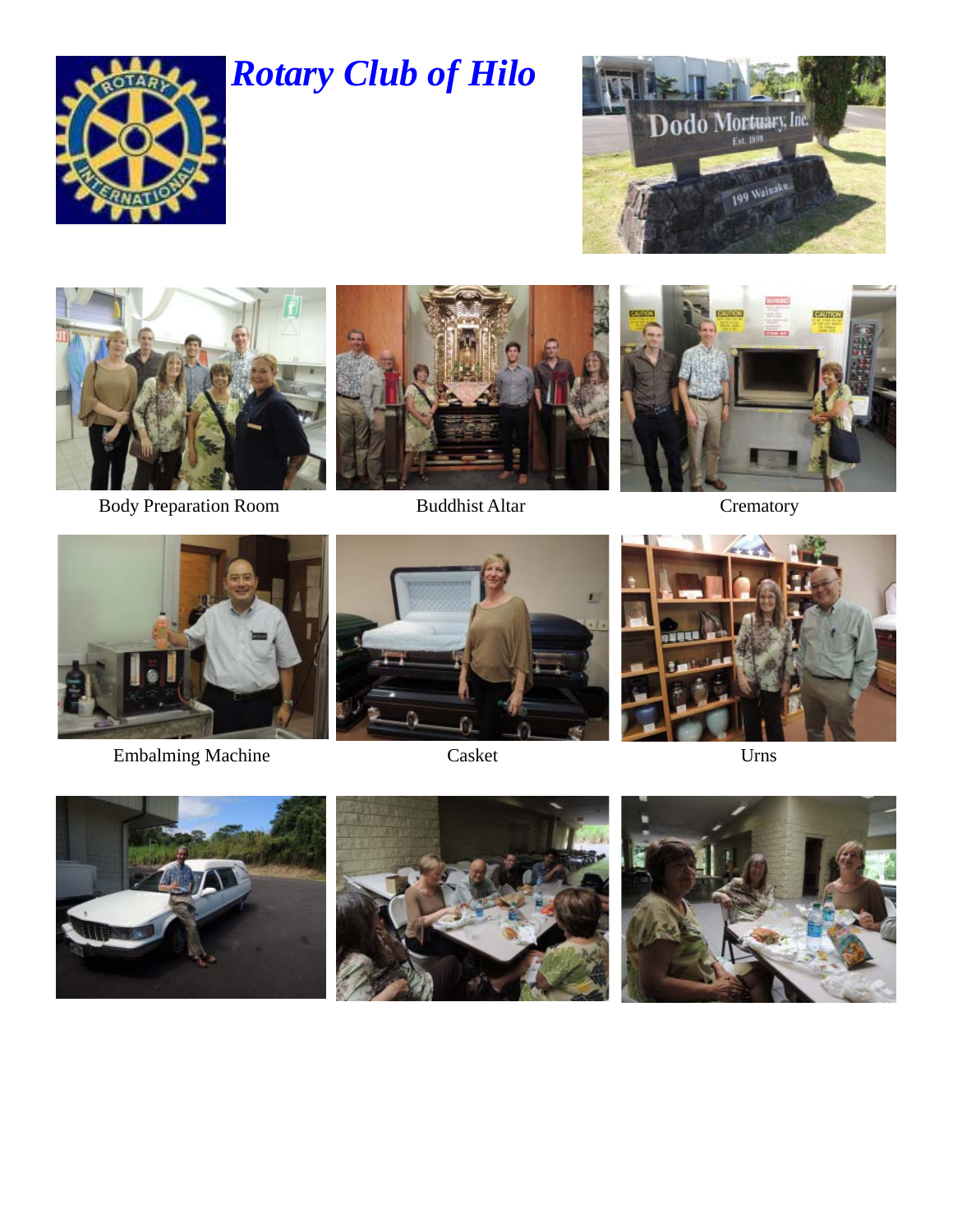

**Rotary Club of Hilo**

Rotary Vocational Business Visitation *Friday, October 10, 2014*

Rotarian and owner, **Ed Hara**, hosted four Rotarians – **Susan Munro**, **Theresa English**, **Russ Oda** and **Kerry Glass** – at the Hawaii Printing Corporation. This family owned business has been open since 1971. **Ed** is the third generation to operate the business.

Hawaii Printing provides a full range of printing services for just about any product or promotion you could possibly want including signs, banners, booklets, brochures, business cards, invitations, and newsletters.

We toured each of the production areas of the business, starting with the sign and banner center. The manager told us about their product line and showed us samples of what they are capable of producing. Next was the Copy Center where we saw their fingerprinting operation that provides background checks for many Hilo companies. **Ed** had a lucky drawing for a Rotary tote bag that was won by **Susan Munro**. We all watched as it was made on the spot. This was an example of the promotional materials that they are capable of producing. After that we were taken into the production printing area to see the various copiers, printing presses, bindery equipment and industrial sized paper cutters.

After the tour we adjourned to their employee lounge to enjoy our Subway sandwiches. Somehow our lunch orders came up short, but **Ed** was on the job by providing bento boxes to replace the missing meals. **Ed** also provided a nice little additional dessert for us to enjoy as well.

**Ed** had prepared a packet of take home goodies for each of us that included samples of some of their printed and promotional products.





**Georgie** makes Rubber Stamp









**June** presses artwork on bag



**June** presents **Susan** with bag







Attached is an order form for those that missed our open house... Mahalo!! Ed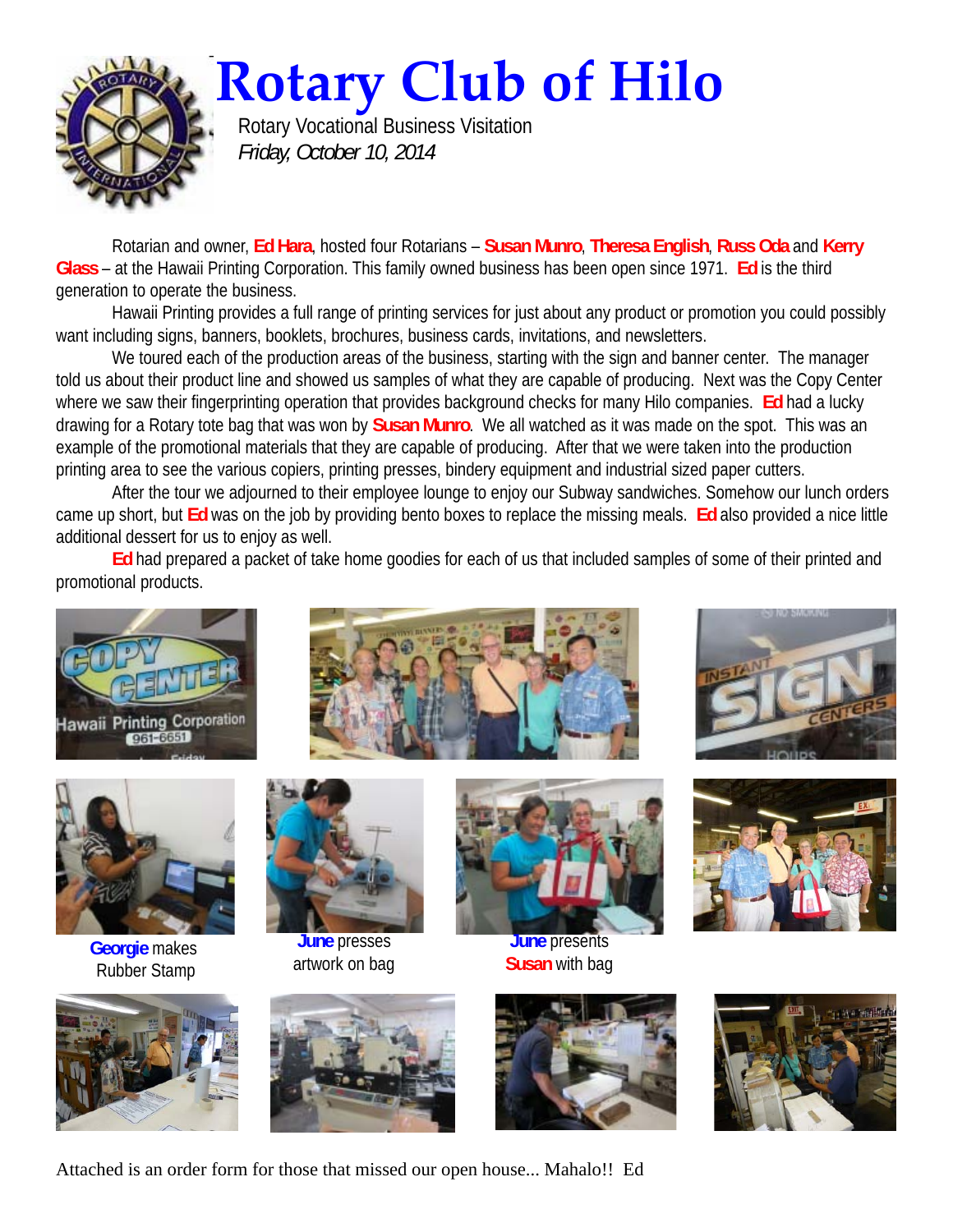

After an explanation of the difference between optical astronomy and radio astronomy, **Dr. Rao** explained why the Smithsonian's Submillimeter Array (SMA) is a such a unique telescope (an interferometer), with eight (8) radio antennas. The SMA is one of four radio telescopes and nine optical telescopes on Maunakea. After many questions, everyone moved to the entrance lobby where the group saw (1) an aluminum panel that makes up the 6-meter antenna dish, (2) one of 50 Correlator Boards with ASIC and DSP computer chips that make up the super computer used at the SMA, and (3) the Transporter that literally lifts a 55-ton antenna and moves it around to 24 different antenna foundations, to form four different configurations for data collection. **Alan Kusunoki**

## Rotarian attendees included:

- 1. **Dirk Yoshina**
- 2. **Cowboy Kaneshiro**
- 3. **Richard Johnson**
- 4. **Biff Kennedy**
- 5. **Yoko Hayano**
- 6. **Eric Cohen**
- 7. **Bob Hanley**
- 8. **Jenny Johnson**
- 9. **John McVickar**
- 10. **Glenn Harris**
- 11. **Kui Costa**
- 12. **Alan Kusunoki**
- Smithsonian staff (guests of **Alan**): a. **Dr. Ram Rao**, speaker (radio astronomer) b. **Dr. Ranjani Srinivasan** (radio astronomer) c. **Derek Kubo** (engineer) Other guests: **Anna Kennedy** (**Biff's** wife) **Anne Harris** (**Glenn's** wife)